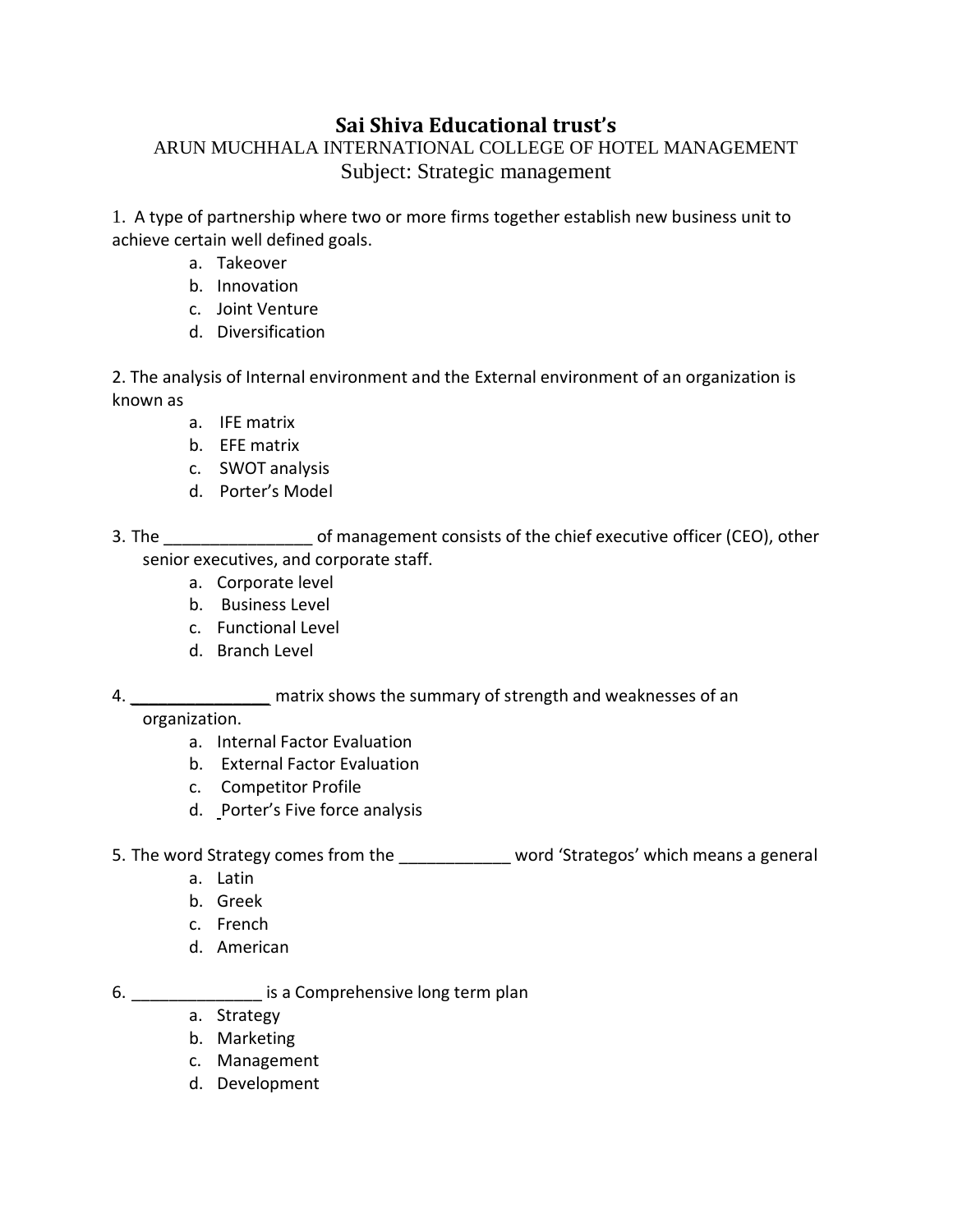- 7. The \_\_\_\_\_\_\_\_\_ is one of the most important factors in the firm's external environment.
	- a. Policy
	- b. plan
	- c. Customer
	- d. Human Resource
- 8. What is the need of Environment analysis?
	- a. To do Facility Planning
	- b. To know the business life
	- c. To predict the windup value
	- d. To do social work

9. The strategic management process can be broadly divided into phases

- a. Two
- b. Three
- c. Four
- d. Eight

10. A \_\_\_\_\_\_\_\_\_\_\_\_\_\_\_\_\_\_\_ is a collection of functions or departments that work together to bring a particular good or service to the market

- a. Mangement
- b. Company
- c. HR
- d. Behaviour

11. **11.** The managers are responsible for the specific business operations operations

- a. General manager
- b. Functional level manager
- c. Business level manager
- d. CEO

12.Which is NOT 7S model element?

- a. Strategy
- b. Supply
- c. Staff
- d. Style

13. A clear **the provides the foundation for developing a comprehensive mission** statement.

- a. Vvision
- b. Objective
- c. Goal
- d. Idea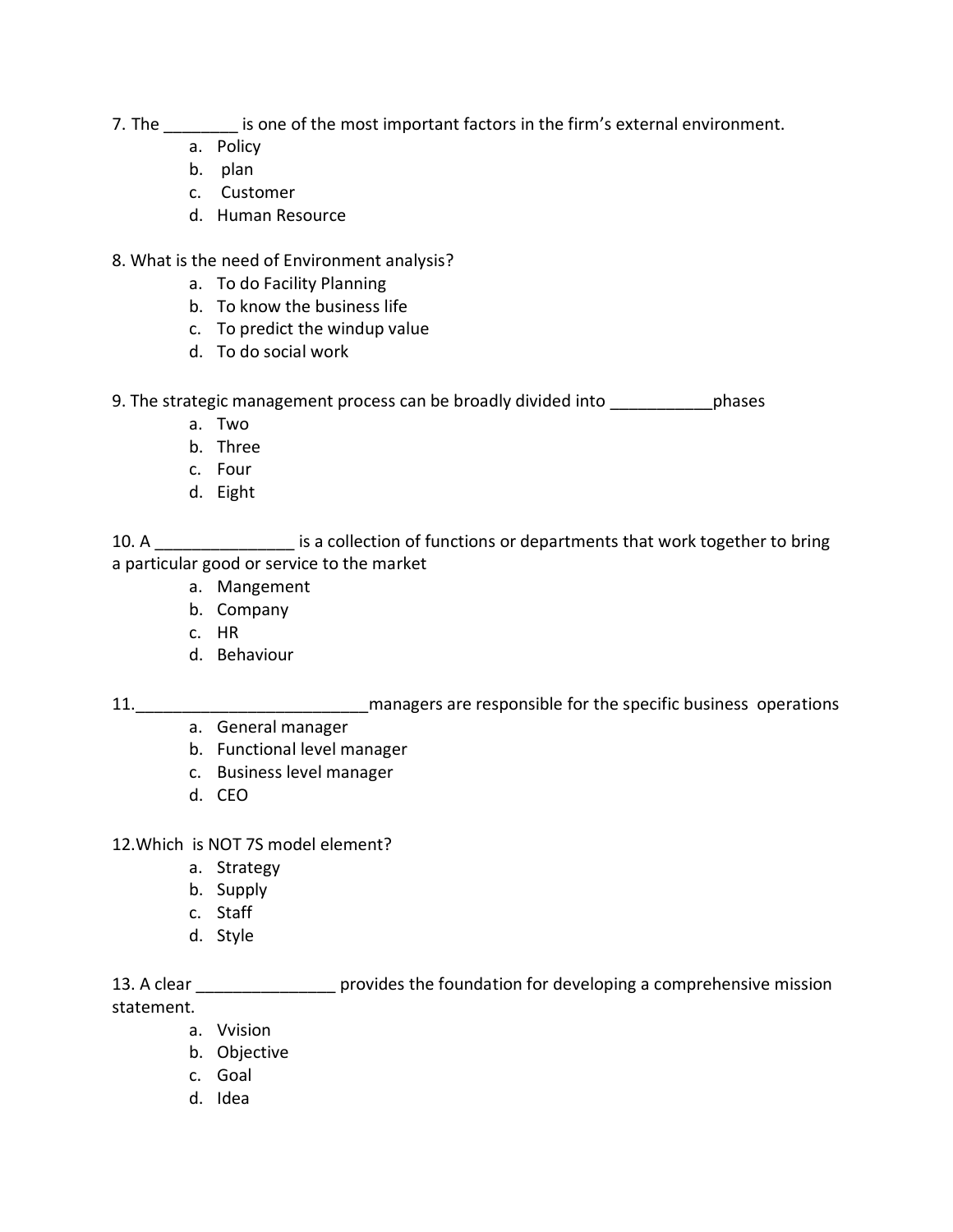14.After making a SWOT analysis & the Gap Analysis, the management needs

to the state of the firm.

- a. Frame alternative strategies
- b. Choice of strategies
- c. Analysis of external factor
- d. Analysis of Internal Factor
- 15. What do you mean by strategy?
	- a. a plan of action or policy
	- b. a regulatory frame work
	- c. an actual performance
	- d. an organization need

16. Competitive advantage can best be described as:

- a. increased efficiency.
- b. what sets an organization apart.
- c. a strength of the organization.
- d. intangible resources
- 17.Resource allocation element comes under which process phase?
	- a. Strategy evaluation
	- b. Strategy implementation
	- c. Strategy planning
	- b. Strategy formulation

18. The environment consists of all those factors in the Firm's immediate environment.

- a. Macro
- b. Micro
- c. Government
- d. Social

19.\_\_\_\_\_\_\_\_\_\_\_\_\_\_\_\_ the primary step in Strategic Management.

- a. SWOT analysis
- b. Marketing
- c. Organizing
- d. Functioning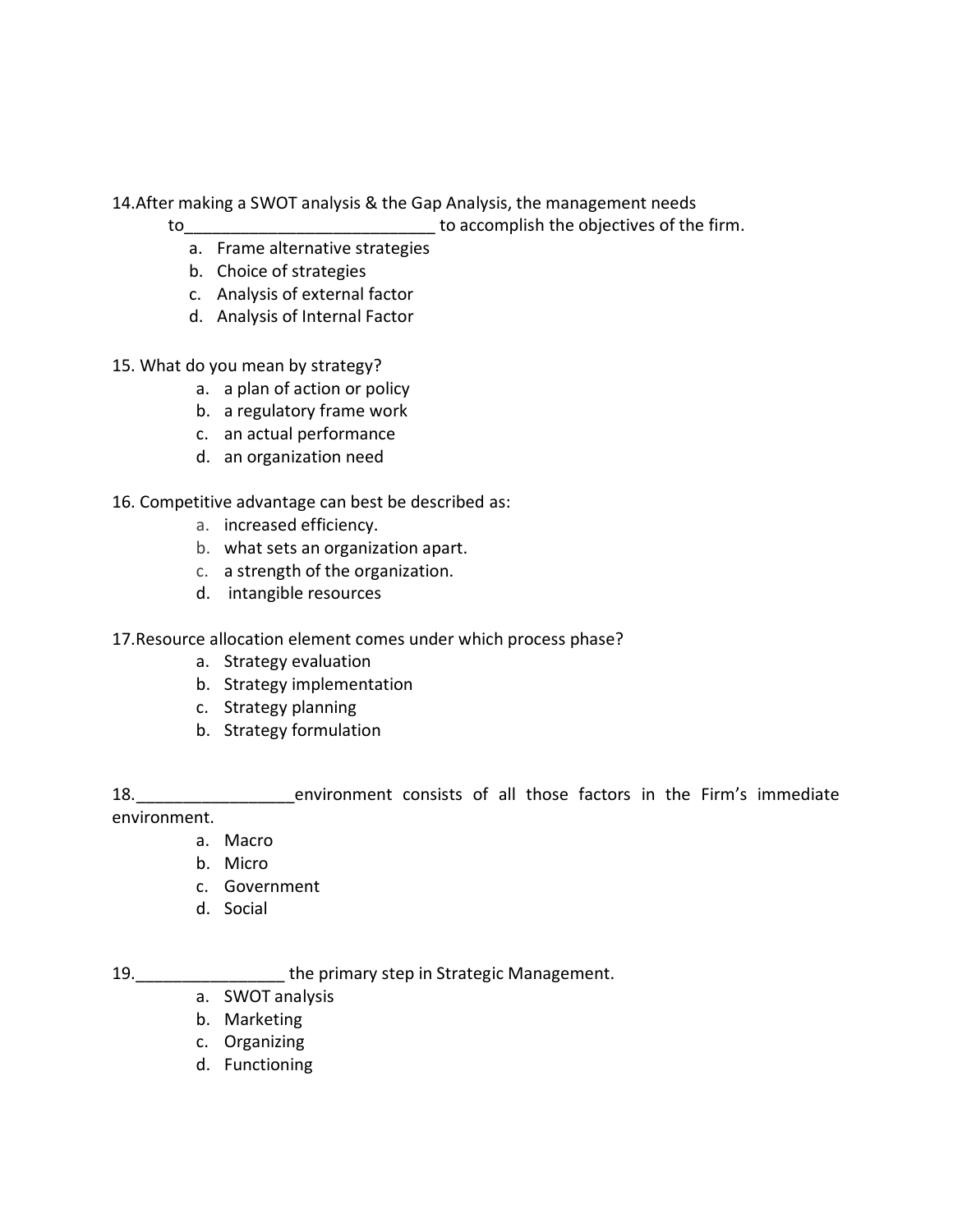20. The structure, which is suitable for multi-project/product

organization.

- a. Matrix
- b. Micro
- c. Macro
- d. Super

21.A mission statement should always aim higher but not impossible goals it defines which characteristic?

- a. Clarity
- b. Current
- b. Feasibility
- c. Enduring

22. \_\_\_\_\_\_\_\_\_\_\_\_\_\_\_\_\_\_\_\_\_\_\_\_\_\_\_\_studies human population with reference to its size, density, literacy rate, life expectancy, sex ratio, rural-urban divide, age composition, occupation

- a. Economic environment
- b. Demographic environment
- c. Political environment
- d. Social environment

### 23. Which is NOT the advantage of SWOT analysis?

- a. Consolidate Strengths
- b. Increase the weaknesses
- c. Minimize the threats
- b. Help to grab the opportunities

24. Once the strategies are formulated, then the next stage is \_\_\_\_\_\_\_\_\_\_\_\_\_\_\_\_ of such strategies

- a. Planning
- b. Dividing
- c. Implementing
- d. Organizing

### 25. Which is the first step of strategic management model?

- a. Establish long term objectives
- b. Implement strategies
- c. Measure & evaluate performance
- d. Develop vision & mission statements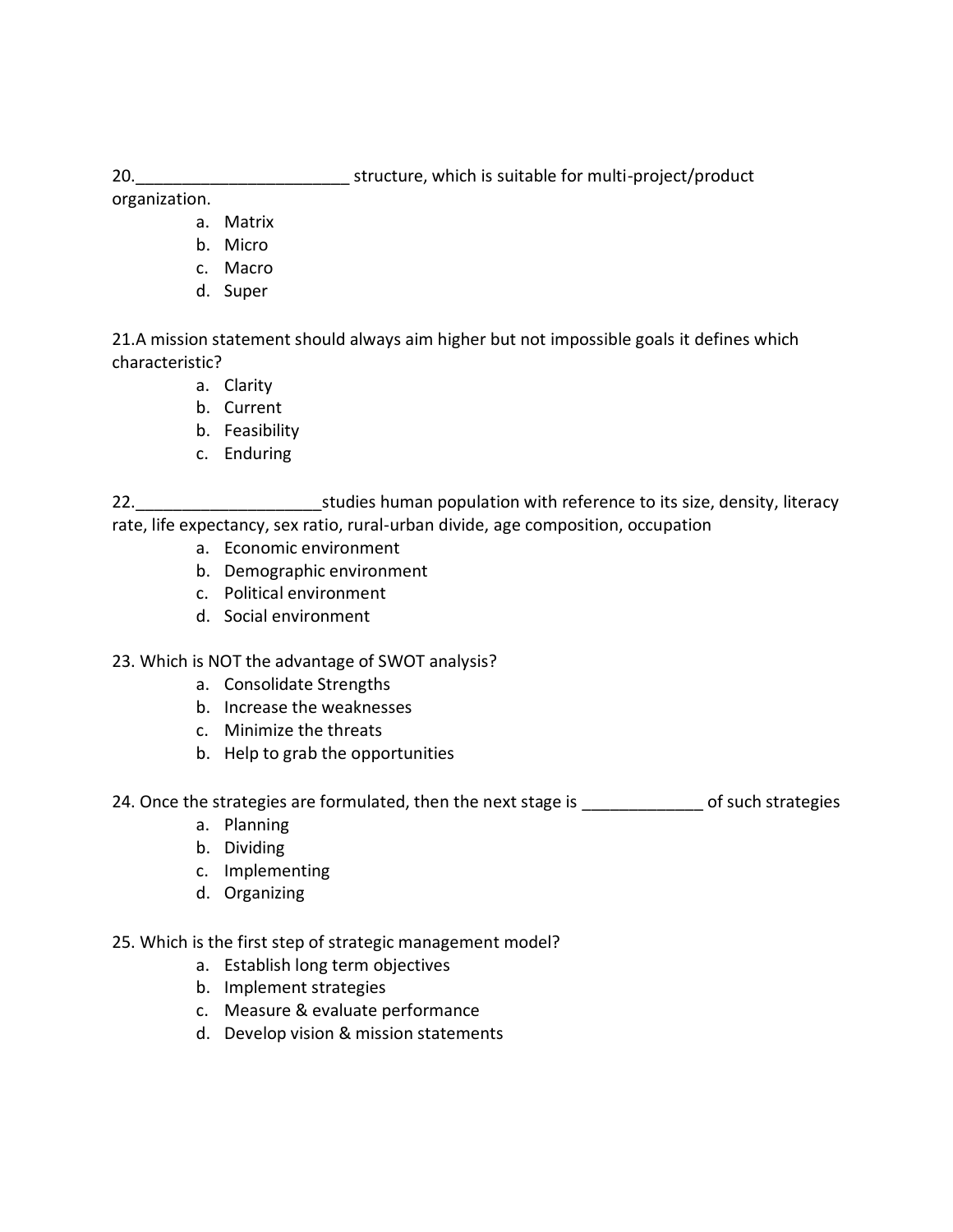- 26 What do you mean by strategy?
	- a. a plan of action or policy
	- b. a regulatory frame work
	- c. an actual performance
	- d. an organization need
- 27 According to Kotler, *\_\_\_\_\_\_* means description of something in future.
	- a. Mission
	- b. Vision
	- c. Business Model
	- d. Objectives
- 28 Oerik Abell suggests defining business along the three dimensions of customer groups, Customer functions and \_\_\_\_\_\_\_\_\_\_
	- a. Customer responsibility
	- b. Social need
	- c. Alternate Technologies
	- d. Political network
- 29 "Beyond making profits, companies are responsible for the totality of their impact on people and the planet", Give one word
	- a. Corporate Social Responsibility
	- b. Corporate Business etiquette
	- c. Corporate ethics
	- d. Business definition
- 30 Which of the following is NOT a major element of the strategic management process?
	- a. Formulating strategy
	- b. Implementing strategy
	- c. Evaluating strategy
	- d. Assigning administrative tasks
- 31 \_\_\_\_\_\_\_\_\_\_\_\_\_\_ can be used to help analyses and communicate these strategic choices.
	- a. Bbusiness model
	- b. Strategy
	- c. Planning
	- d. Marketing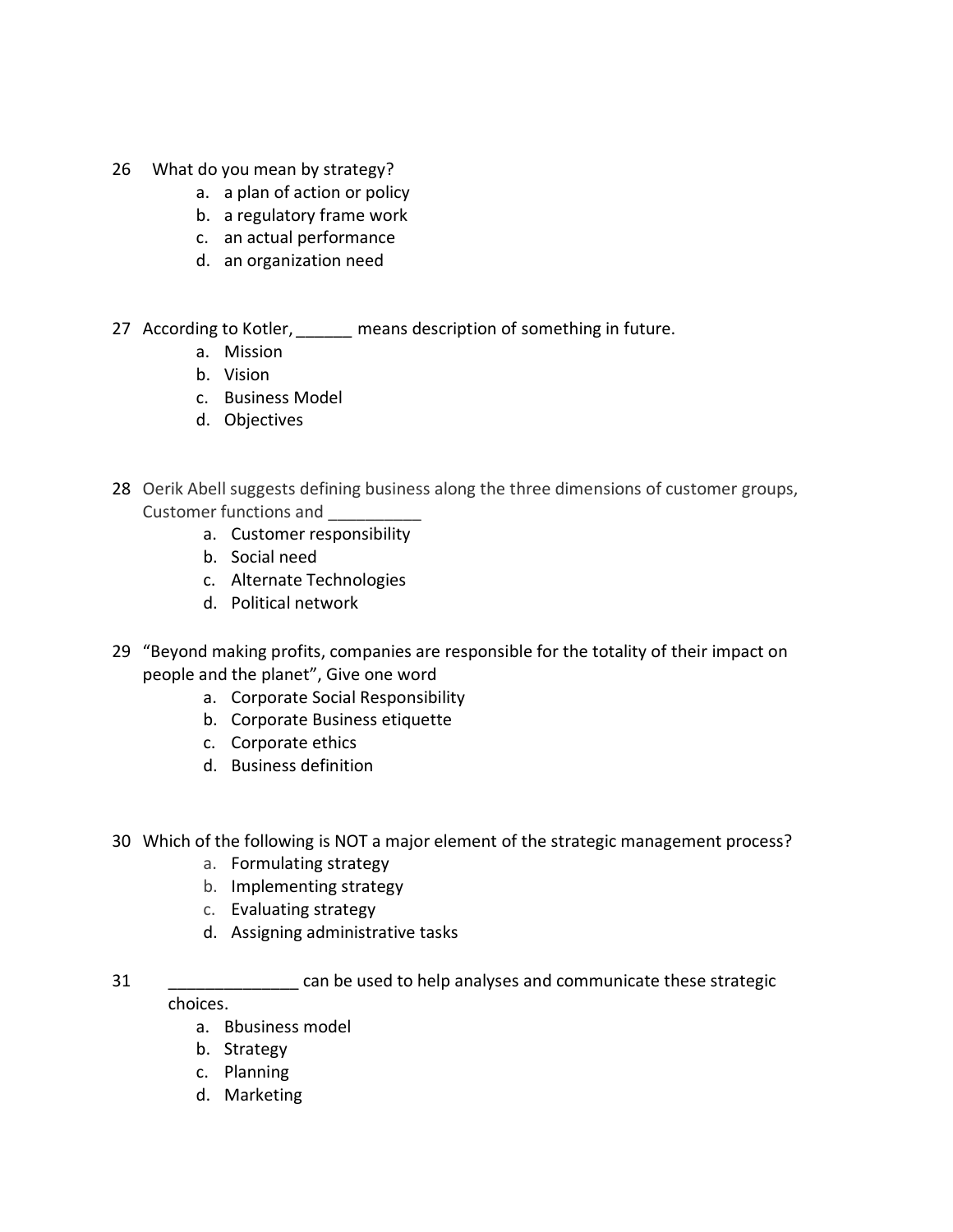- 32 The three level of organizations are:
	- a. Corporate level, business level, business level
	- b. Corporate Level, Functional level, unit level
	- c. Strategy level, formulation level, implementation level
	- d. Employer level, employee level, worker level
- 33 What is the full form of SWOT?
	- a. Strength, weakness, organization, technology
	- b. Strategy, Workers, Opportunity, Technology
	- c. Strength, weakness, opportunity, Threat
	- d. Strategy, work, Organize, Trial
- 34 Taxation, foreign trade, money market are related to
	- a. Political environment
	- b. Economic environment
	- c. Technological Environment
	- d. Cultural Environment
- 35 The physical resources like technology, plant, and equipment, geographical location are known as
	- a. Organizational Behavior
	- b. Organizational Capabilities
	- c. Organizational Resources
	- d. Organizational Values
- 36 The term strategy is used in business to describe how an organization is going to achieve its overall
	- a. employees
	- b. objectives
	- c. action
	- d. strategy

37 The first step in the formulation of a strategy is to frame \_\_\_\_\_\_\_ & \_\_\_\_\_ of the firm a.Strength and weakness

- b.Opportunity and threat
- c.Vision and mission
- d.Internal and External environment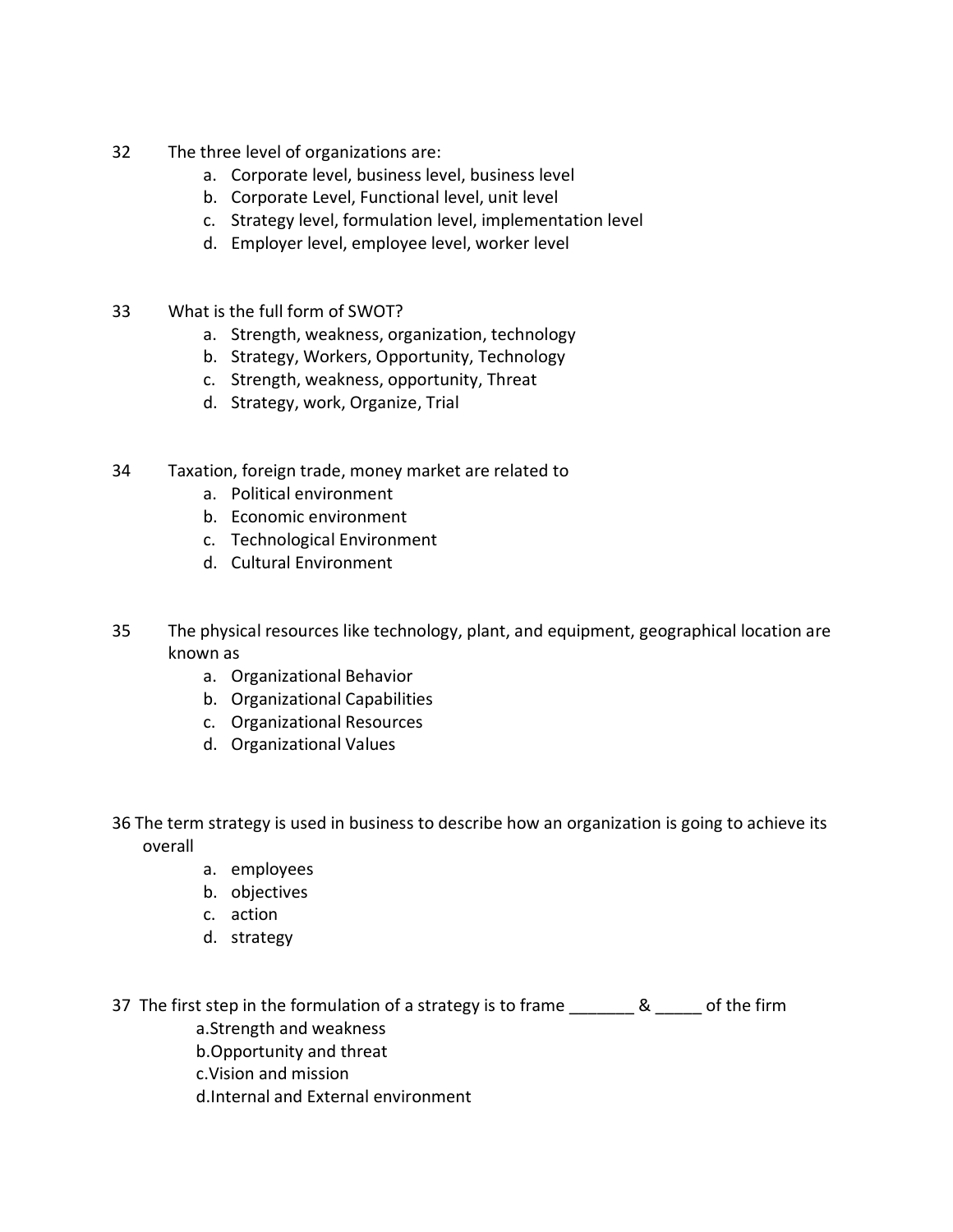- 38 Which is NOT the corporate social responsibility group?
	- a. Responsibility towards employee
	- b. Responsibility towards shareholders
	- c. Responsibility towards employer
	- d. Responsibility towards Society
- 

39\_\_\_\_\_\_\_\_\_\_\_\_\_\_\_\_\_\_\_\_\_ are based on provision of goods/services to customers.

- a. Customer groups
- b. Customer functions
- c. Customer service
- d. Customer relations

40 Poor corporate image is a \_\_\_\_\_\_\_\_\_ and financial stability is a \_\_\_\_\_\_\_.

- a. Threat, opportunity
- b. Strength, weakness
- c. Weakness, strength
- d. Opportunity, threat
- 41 What is the full form of ETOP?
	- a. Environmental Threats and Opportunities Profile
	- b. Entertainment Travel Opportunities Participate
	- c. Ecological Threats Organization Practice
	- d. Environment Tactic Organization Participation

42 \_\_\_\_\_\_\_\_\_\_\_\_\_\_\_\_\_\_\_\_\_ places emphasis on family management &normally uses outdated techniques or practices, there is not much emphasis on social responsibility

- a. Professional approach
- b. Management approach
- c. Traditional approach
- d. Industrial approach

43 The external environment can be divided in to \_\_\_\_\_\_\_\_\_\_\_\_\_\_\_groups

- a. Four
- b. Three
- c. One
- d. Two
- 44 Manpower is the example of which resources?
	- a. Physical resources
	- b. Human resources
	- c. Technical resources
	- d. Financial resources